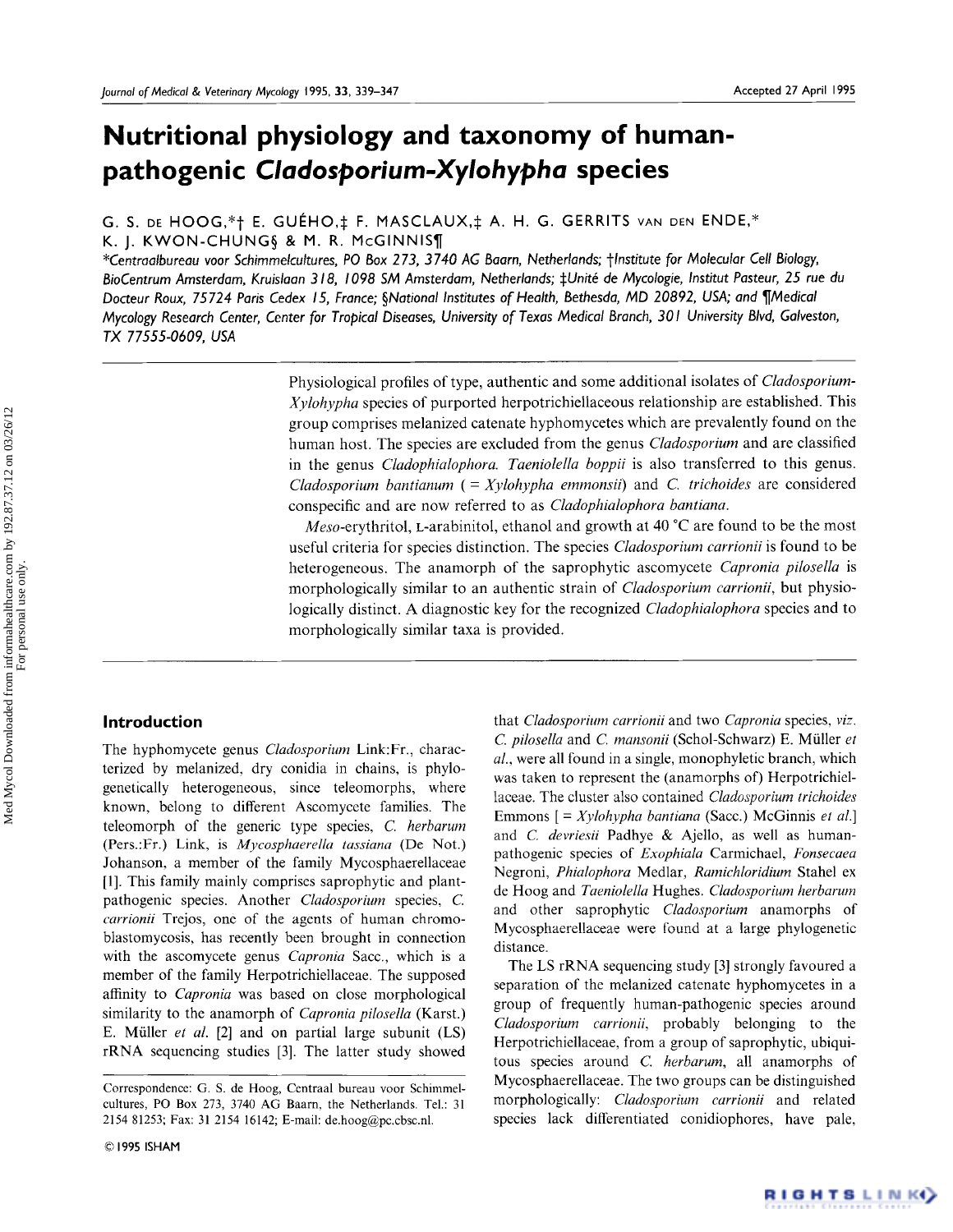#### **Table** 1 List of strains studied

| CBS no. | <b>Status</b> | Corresponding<br>no. | Original name                     | Depositor        | Source              | Country             |
|---------|---------------|----------------------|-----------------------------------|------------------|---------------------|---------------------|
|         |               |                      |                                   |                  |                     |                     |
| 173.52  | T             | <b>ATCC 10958</b>    | Cladosporium trichoides           | C. W. Emmons     | human brain         | <b>USA</b>          |
| 364.80  |               | CDC B-2283b          | Cladosporium trichoides           | L. Ajello        | cat brain           | <b>USA</b>          |
| 328.65  |               |                      | Cladosporium trichoides           | G. A. de Vries   | dog liver           | Curação             |
| 564.82  | T             | ATCC 46715           | C. trichoides var. chlamydosporum | K. J. Kwon-Chung | human brain         | <b>USA</b>          |
| 678.79  | <b>AUT</b>    | CDC B-3658           | Xylohypha emmonsii                | K. J. Kwon-Chung | cat skin            | <b>USA</b>          |
| 147.84  | T             | CDC B-3897           | Cladosporium devriesii            | A. A. Padhye     | human disseminated  | Grand Cayman Island |
| 260.83  | T             | CDC B-1352           | Cladophialophora ajelloi          | D. Borelli       | chromoblastomycosis | Uganda              |
| 306.94  | T             |                      | Cladophialophora arxii            | K. Tintelnot     | human trachea       | Germany             |
| 160.54  | AUT           | ATCC 16264           | Cladosporium carrionii            | A. Trejos        | chromoblastomycosis | Australia           |
| 362.70  |               |                      | Cladosporium carrionii            | M. J. Campos     | chromoblastomycosis | Mozambique          |
| 164.54  |               |                      | Cladosporium carrionii            | A. Trejos        | chromoblastomycosis | Venezuela           |
| 454.82  |               |                      | Cladosporium carrionii            | G. S. de Hoog    | culture contaminant | Netherlands         |
| 125.88  |               | <b>ETH ZT-9189</b>   | Capronia pilosella                | E. Muller        | decaying wood       | Switzerland         |
| 126.86  | T             |                      | Taeniolella boppii                | D. Borelli       | human skin          | Brazil              |
| 316.56  |               |                      | Taeniolella boppii                | O. Tappeiner     | human skin          | Austria             |
| 683.92  |               |                      | Taeniolella boppii                | E. Döllefeld     | human nail          | Germany             |
| 136.90  |               |                      | Taeniolella boppii                | G. Kraepelin     | pine needle         | Germany             |
| 146.33  |               | <b>ATCC 11280</b>    | Cladosporium elatum               | E. Melin         | wood pulp           | Sweden              |

T = type strain, AUT = authentic strain. ATCC = American Type Culture Collection, Rockville; CBS = Centraalbureau voor Schimmelcultures, Baarn; CDC = Centers for Disease Control and Prevention, Atlanta, GA; ETH = Eidgenössische Technische Hochschule, Zürich.

non-protuberant conidial scars, and their conidial chains disarticulate more reluctantly than those of *C. herbarum*  and its mycosphaerellaceous relatives, which have dark conidiophore stalks and blackish-brown conidial scars. Espinel-Ingroff *et al.* [4], Kwon-Chung *et al.* [5] and Malkina & Sevzyuk [6] further distinguished the two groups by the thermotolerance and inability to liquefy gelatin shown by the human-pathogens, although some variation was noted within the saprophytes.

The above data require reclassification of the herpotrichiellaceous species of *Cladosporium* in a separate anamorph genus. McGinnis *et al.* [7] noted a morphological similarity to the genus *Xylohypha* (Fr.) Mason. However, Kwon-Chung *et al.* [5] showed that conidial scar ultrastructure is fundamentally different in *Xylohypha.*  Concomittantly, Masclaux [3], using LS rRNA partial sequencing, proved X. *nigrescens* (Fr.) Mason to be phylogenetically unrelated to either group of *Cladosporium.* 

The generic type species of *Cladophialophora* Borelli, C. *ajelloi* Borelli, is identical to *Cladosporium carrionii* [8]. *Cladosporium carrionii* and related taxa can thus be placed in *Cladophialophora.* The present article classifies the fungi concerned in accordance with supposed teleomorph connections and along lines of phylogenetic relationship indicated by Masclaux *et al.* [3]. In addition, the set of parameters for the identification of the taxa recognized is expanded by using nutritional physiology and tolerance tests.

#### **Materials and methods**

Strains studied are listed in Table 1. Stock cultures were maintained on 2% malt-l% yeast extract agar (MYA) slants, lnocula were prepared from fresh subcultures transferred with cells suspended in sterile water. Growth and fermentative abilities were tested in duplicate in liquid medium, essentially using the classical method of yeast physiology described by Van der Walt & Yarrow [9]. For assimilation, cells were grown in test tubes at 25 °C and were aerated by rocking in a nearly horizontal position at 50 rev.  $min^{-1}$ . Results were read weekly and compared with positive and negative controls. Final reading was carried out two more weeks after the exhaustion of C-source in the glucose assimilation test tube, tested with Diabur 5000 strips (Boehringer, Mannheim, Germany); some strains with little biomass production were maintained for 60 days in total. Fermentation was tested over a 2 week period in vertical test tubes kept stationary apart from brief manual shaking every 2 days prior to reading. Urease activity [9] was tested on Christensen's agar. Gelatin (12%; Gist-Brocades, Delft, the Netherlands) liquefaction was tested on agar plates, using  $HgCl<sub>2</sub>$  in 7.6% HCl as a reagent. Production of extracellular, starch-like compounds was verified in glucose assimilation test tubes after 3 weeks incubation by microscopic examination in Melzer's and Lugol reagents. Acid production was tested with chalk agar in Petri dishes [9]; a positive

© 1995 1SHAM, *Journal of Medical & Veterinary Mycology* 33, 339-347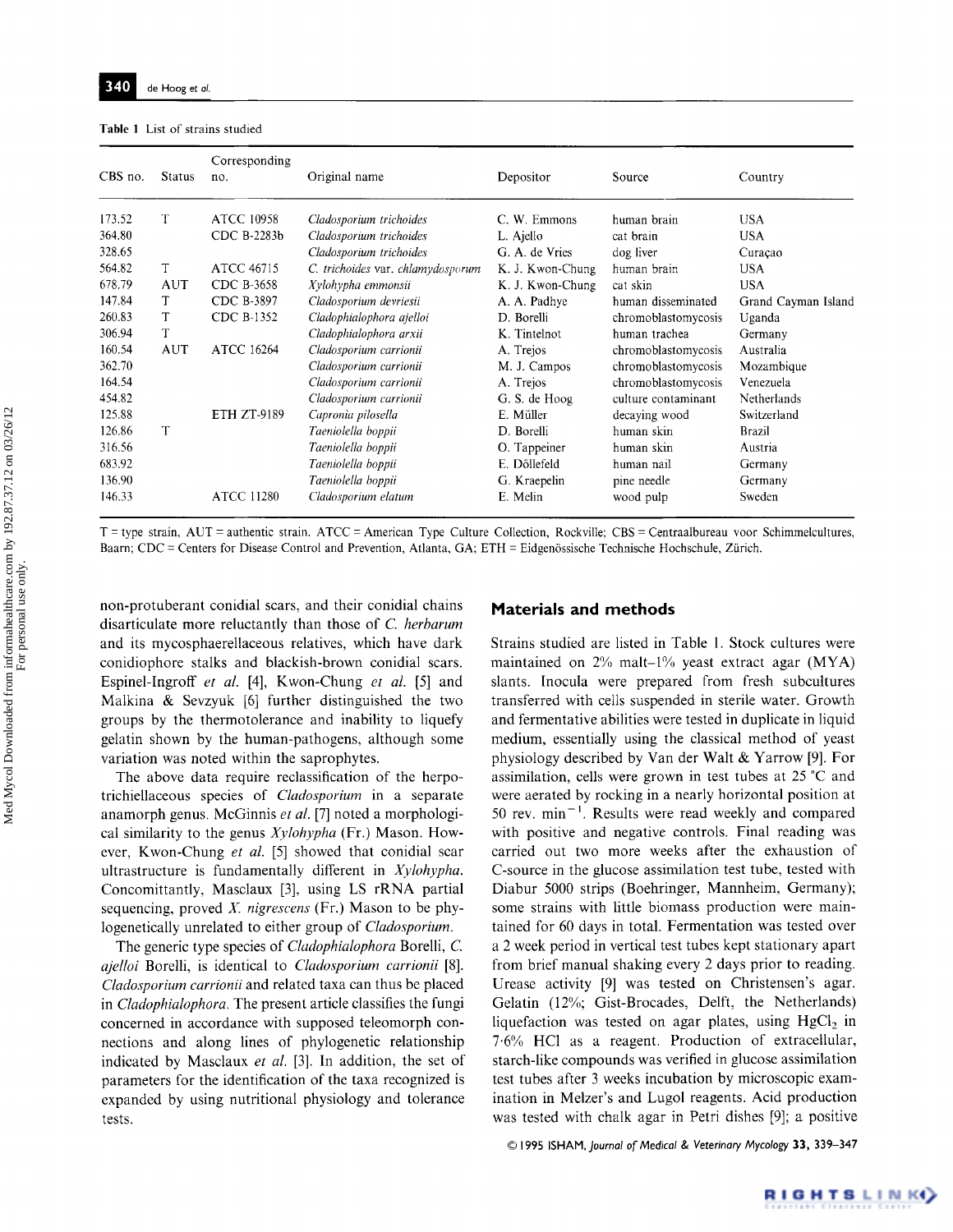result was read as a clear zone around the colony. For extracellular DNAse, a commercially available medium (Difco, Detroit, MI) was used. Thermotolerance was tested on 4% malt extract agar (MEA4%) slants, inoculated with fresh cell suspensions and incubated for 2 weeks at 24, 30, 37, 40 and 42 °C. Halotolerance was tested by comparison of biomass production at three salt concentrations  $(2.5, 5 \text{ and } 10\%, \text{ w.v})$  in shaken liquid medium. Cycloheximide tolerance was tested both in liquid medium at  $0.01$ ,  $0.05$  and  $0.1\%$  [9] and on commercial Mycosel agar  $(0.04\%;$  Becton Dickinson, Cockeysville, MD). Positive controls for all tolerance tests in liquid medium were grown in glucose with yeast nitrogen base (Difco, Detroit, MI). Production of synanamorphs with percurrent conidiogenesis and of isodiametrically expanding cells was checked after 3 weeks' incubation in assimilation test tubes with D-glucose, D-glucosamine, succinic acid and ethylamine; the final pH values of these media were tested with Acilit 0-6 test strips (Merck, Darmstadt, Germany).

## *Cladophialophora* **Borelli**

Colonies olivaceous, powdery to hairy. Conidia produced in sessile or ascending, branched or unbranched, often firmly adhering, dry, acropetal chains; differentiated conidiophores absent. Conidia one-celled, subspherical, limoniform or fusiform, with smooth, rather firm, melanized walls and with pale scars at the narrow ends. Additional flask-shaped phialides (anamorph genus *Phialophora)* with deep, funnel-shaped, darkly pigmented collarettes occasionally present; phialoconidia hyaline, subspherical, one-celled, adhering in slimy heads. Thickwalled chlamydospores or muriform cells occasionally present. Lactose, nitrate, creatine and creatinine are assimilated. Fermentation is absent. Urease is present. Cycloheximide is tolerated. Gelatin liquefaction is absent. Extracellular starch is not produced. No growth at 10% NaCI.

*Type species. Cladophialophora ajelloi* Borelli *( = Cladosporium carrionii* Trejos).

#### *Generic discussion*

In 1980 Borelli [10] described the genus *Cladophialophora*  for an agent of chromoblastomycosis, *C. ajelloi* Borelli. The species was characterized by the presence of phialides in addition to acropetal conidial chains. The catenate synanamorph was later found to be identical to *Cladosporium carrionii* [3,8], as this species was also found to be able to produce phialides on nutritionally poor media (Fig. 1). Phialidic synanamorphs are also known in

© 1995 ISHAM, *Journal of Medical & Veterinary Mycology* 33, 33%347



Fig. 1 *Cladophialophora carrionii,* CBS 454.82, catenate conidia and phialoconidia.

related species of *Exophiala* [11] and *Fonsecaea* [12,13]. Generally the phialides are referred to as the *Phialophora*synanamorph of these species, without attributing a separate binomial. In accordance with this common practice, the name *Cladophialophora* may be used for the prevailing catenate synanamorph of *C. carrionii* and is thus also applicable to congeneric anamorphs without additional *Phialophora* synanamorphs.

All species of *Cladophialophora* have dry conidia arranged in chains which elongate acropetally. Characteristically, differentiated conidiophores are absent and the conidial scars are not or hardly darker than the conidial bodies. *Cladosporium elatum* (Harz) Nannf. has a very similar morphology, it is a very rare species on decaying wood [14] and has once been described from a case of subcutaneous phaeohyphomycosis [15]. Masclaux *et al.*  [3] found it to be phylogenetically distant from the mycosphaerellaceous anamorphs, but also from herpotrichiellaceous species of *Clado~porium.* Its sensitivity to cycloheximide and inability to assimilate glucono- $\delta$ lactone, D-glucuronate, creatine and creatinine discriminate it from *Cladophialophora* (Table 2). Since it cannot be maintained in *Cladosporium,* but also seems unrelated to *Cladophialophora,* its taxonomic position remains to be determined.

Conversion to isodiametric growth [16] was noted in several of the test tubes for assimilation, probably due to acidification of the culture medium [17]. Single, pale brown and thick-walled chlamydospore-like cells were produced, transforming to muriform cells in *C. carrionii*  [18,19]. In *Cladosporium carrionii* and *Taeniolella boppii*  such cells were most common at a final pH of  $2.5-3.0$ . In *C. bantiana, C. devriesii* and *C. arxii* optimal production of non-septate swollen cells was found at a final pH of 4 5. Similar structures have been reported in *Exophiala (Wangiella) dermatitidis* (Kano) de Hoog [11] and *Phialophora verrucosa* Medlar [16]. Mendoza *et al.* [16]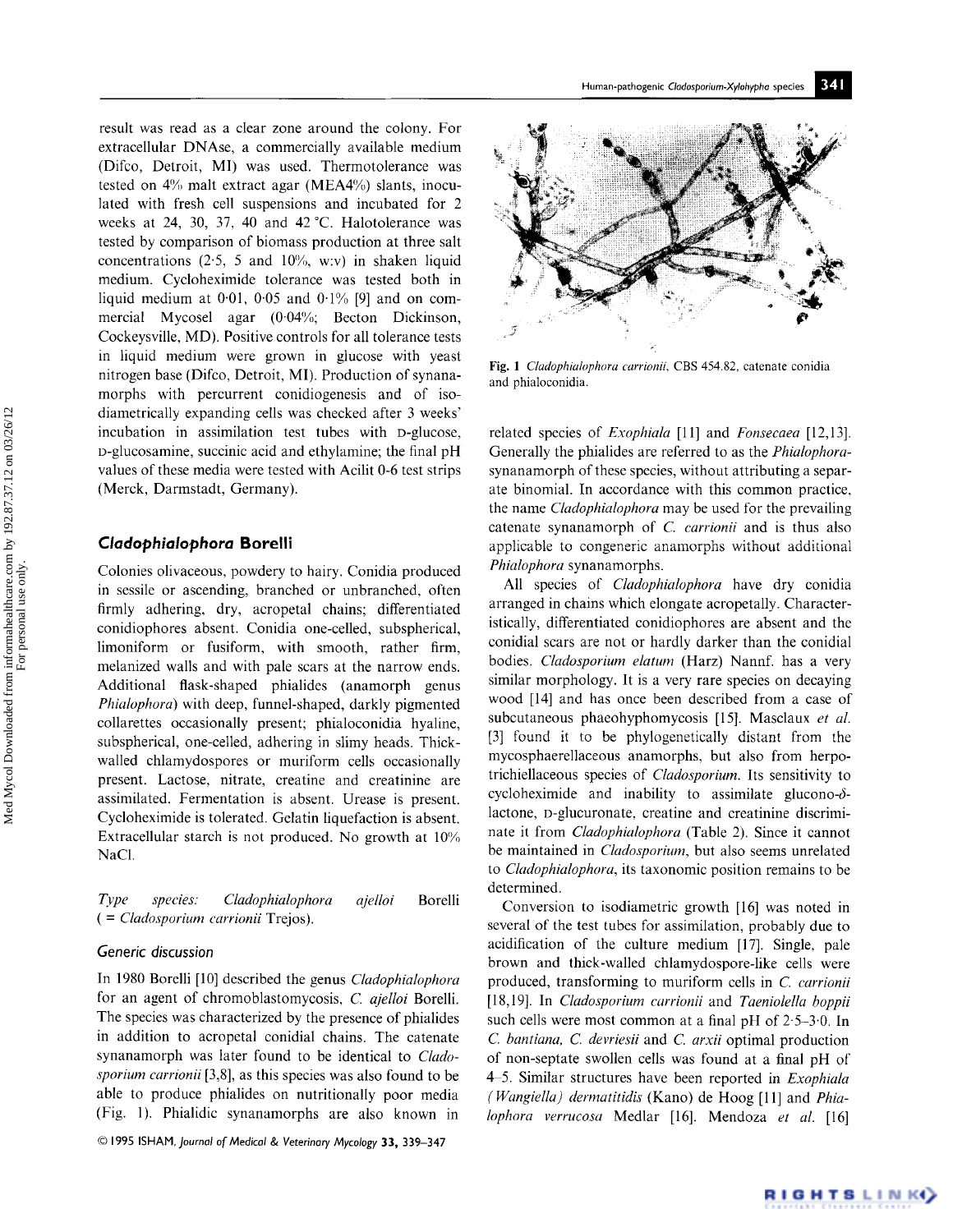|                             | 173.52 bantiana                   | 364.80 bantiana      | 328.65 bantiana        | 564.82 bantiana        | 678.79 bantiana          | 147.84 devriesii             | 306.94 arxii             | 260.83 carrionii            | 160.54 carrionii         | 362.70 carrionii           | 454.82 carrionii         | 125.88 Capronia pilosella    | 126.88 boppii            | 316.56 bappii   | 683.92 boppii               | 136.90 boppii            | 146.33 Cladosporium elatum |
|-----------------------------|-----------------------------------|----------------------|------------------------|------------------------|--------------------------|------------------------------|--------------------------|-----------------------------|--------------------------|----------------------------|--------------------------|------------------------------|--------------------------|-----------------|-----------------------------|--------------------------|----------------------------|
| D-Glucose                   | $\ddot{}$                         | $\ddot{}$            | $\ddot{}$              | $\ddot{}$              | $\ddot{}$                | +                            | +                        | $\ddot{}$                   | $\ddot{}$                | +                          | $\ddot{}$                | +                            | +                        | +               | +                           | $\ddot{}$                | $\ddot{}$                  |
| D-Galactose<br>L-Sorbose    | $\ddot{}$                         | $\ddot{}$<br>÷       | $\ddot{}$              | $\ddot{}$              | $\ddot{}$                | $\ddot{}$                    | $\ddot{}$                | $\ddot{}$                   | w                        | +                          | $\ddot{}$                | $\ddot{}$                    | $\ddot{}$                | $\ddot{}$       | $\ddot{}$                   | ÷                        | ÷                          |
| D-Glucosamine               | +<br>$\blacksquare$               |                      | ÷                      | ÷                      | $\ddot{}$                | $\ddot{}$<br>٠               | $\ddot{}$                | ÷                           | w                        | W<br>$\tilde{\phantom{a}}$ | $\ddot{}$                | $\ddot{}$                    | ÷                        | W               | $\ddot{}$                   | $\ddot{}$                | $\ddot{}$                  |
| D-Ribose                    | w                                 | w<br>w               | W<br>$\ddot{}$         | w<br>÷                 | $\blacksquare$<br>W      | w                            | ٠<br>$\ddot{}$           | $\blacksquare$<br>$\ddot{}$ | $\blacksquare$<br>W      | w                          | $\ddot{}$<br>w           | w<br>+                       | w<br>w                   | ۰               | $\overline{\phantom{0}}$    | w<br>$\blacksquare$      | W<br>$\ddot{}$             |
| D-Xylose                    | +                                 | +                    | +                      | $\ddot{}$              | $^{+}$                   | +                            | $\ddot{}$                | +                           | ÷                        | 4                          | ÷                        | $\ddot{}$                    | $\ddot{}$                | w<br>$\ddot{}$  | w<br>$\ddot{}$              | $\ddot{}$                | $\ddot{}$                  |
| L-Arabinose                 | $\ddot{}$                         | $\ddot{}$            | $\ddot{}$              | $\ddot{}$              | $\ddot{}$                | $\ddot{}$                    | $\ddot{}$                | $\ddot{}$                   | $\ddot{}$                | $\ddot{}$                  | $\ddot{}$                | $\ddot{}$                    | +                        | $\ddot{}$       | $\pmb{+}$                   | $\ddot{}$                | $\ddot{}$                  |
| D-Arabinose                 | $\ddot{}$                         | w                    | +                      | w                      | W                        | +                            | $\ddot{}$                | $\ddot{}$                   | $\ddot{}$                | ÷                          | $\ddot{}$                | $\ddot{}$                    | $\ddotmark$              | $\ddot{}$       | w                           | +                        | $\ddot{}$                  |
| L-Rhamnose                  | $\ddot{}$                         | $\ddot{}$            | $\ddot{}$              | $\ddot{}$              | $\ddot{}$                | $\ddot{}$                    | ÷                        | $\ddot{}$                   | $\ddot{}$                | $\ddot{}$                  | $\ddot{}$                | $\ddot{}$                    | +                        | $\ddot{}$       | +                           | +                        | ÷                          |
| Sucrose                     | ÷                                 | +                    | $\ddot{}$              | $\ddot{}$              | $\ddot{}$                | ÷                            | $\ddot{}$                | $\ddot{}$                   | $\ddot{}$                | +                          | $\ddot{}$                | $\ddot{}$                    | $\ddot{}$                | $\ddot{}$       | $\ddot{}$                   | $\ddot{}$                | $\ddot{}$                  |
| Maltose                     | $\ddot{}$                         | ÷                    | $\ddot{}$              | $\ddot{}$              | $\ddot{}$                | $\ddot{}$                    | $\ddot{}$                | $\ddot{}$                   | $\ddot{}$                | ÷                          | $\ddot{}$                | $\ddot{}$                    | $\pmb{+}$                | $\ddot{}$       | $\pmb{+}$                   | $\pmb{+}$                | $\ddot{}$                  |
| $\alpha, \alpha$ -Trehalose | $\ddot{}$                         | $\pmb{+}$            | $\ddot{}$              | $\ddot{}$              | $^{+}$                   | $\ddot{}$                    | $\ddot{}$                | $\ddot{}$                   | $\ddot{}$                | ÷                          | $\ddot{}$                | $\ddot{}$                    | +                        | $\ddot{}$       | $\ddot{}$                   | $\ddag$                  | $\ddot{}$                  |
| methyl-α-D-Glucoside        | 4                                 | ÷                    | $\ddot{}$              | $\ddotmark$            | $\ddot{}$                | $\ddot{}$                    | W                        | $\ddot{}$                   | $\ddot{}$                | +                          | $\overline{a}$           | ÷                            |                          |                 |                             | $\ddot{}$                | W                          |
| Cellobiose                  | $\ddot{}$                         | $\ddot{}$            | $\pmb{+}$              | +                      | $^{+}$                   | $\ddot{}$                    | $\ddot{}$                | $\ddot{}$                   | $\ddot{}$                | ÷                          | $\ddot{}$                | $\ddot{}$                    | $\ddot{}$                | $\ddot{}$       | $\ddot{}$                   | $\ddot{}$                | $\ddot{}$                  |
| Salicin                     | $\ddot{}$                         | $\ddot{}$            | $\ddot{}$              | $\ddot{}$              | $\ddot{}$                | w                            | ÷                        | $\ddot{}$                   | w                        | $\ddot{}$                  | W                        | +                            | $\ddot{}$                | $\ddot{}$       | +                           | +                        | W                          |
| Melibiose                   | $\ddot{}$                         | $\ddot{}$            | $\ddot{}$              | w                      | $\ddot{}$                | $\ddot{}$                    | $\ddot{}$                | W                           | W                        | $\ddot{}$                  | $\bullet$                | $\ddot{}$                    | $\ddot{}$                | $\ddot{}$       | $\ddot{}$                   | $\ddot{}$                | $\ddot{}$                  |
| Lactose                     | $\ddot{}$                         | $\ddot{}$            | $\ddot{}$              | $\ddot{}$              | W                        | $\ddot{}$                    | $\ddot{}$                | w                           | w                        | w                          | W                        |                              |                          | $\ddot{}$       | +                           | $\ddot{}$                | W                          |
| Raffinose                   | ÷                                 | $\ddot{}$            | $\ddot{}$              | $\ddot{}$              | $\ddot{}$                | $\ddot{}$                    | $\ddot{}$                | w                           | w                        | $\ddot{}$                  | $\ddot{}$                | $\ddot{}$                    | $\ddot{}$                | $\ddot{}$       | $\pmb{+}$                   | $\pmb{+}$                | $+$                        |
| Melezitose                  | $\ddot{}$                         | $\ddot{}$            | $\ddot{}$              | $\ddot{}$              | $\ddot{}$                | $\overline{+}$               | +                        | $\ddot{}$                   | w                        | $\ddot{}$                  | $\ddot{}$                | $\pmb{+}$                    | $\ddot{}$                | $\ddot{}$       | $\ddot{}$                   | $\ddot{}$                | $\ddot{}$                  |
| Inulin                      | w                                 |                      | $\tilde{\phantom{a}}$  | ä,                     | $\overline{\phantom{0}}$ | ٠                            | $\ddot{\phantom{0}}$     | $\overline{\phantom{a}}$    | w                        | w                          | $\overline{\phantom{0}}$ | ٠                            | ÷                        | $\ddot{}$       | $\ddot{}$                   | ٠                        | ÷                          |
| Sol. starch                 | +                                 | $\ddot{}$            | $\ddot{}$              | $\ddot{}$              | w                        | $\ddot{}$                    | w                        | W                           | $\ddot{}$                | w                          | $\pmb{+}$                | W                            | w                        | w               | w                           | $\overline{a}$           | W                          |
| Glycerol                    | $\ddot{}$                         | $\ddot{}$            | $\ddot{}$              | $\ddot{}$              | $\ddot{}$                | $\ddot{}$                    | $\ddot{}$                | $^{+}$                      | $\ddot{}$                | $\ddot{}$                  | $\ddot{}$                | $\ddot{}$                    | $\ddot{}$                | $\ddot{}$       | $\ddot{}$                   | $\ddotmark$              | $\ddot{}$                  |
| meso-Erythritol             | $\ddot{}$                         | +                    | $^{+}$                 | +                      | $\ddot{}$                | $\ddot{}$                    | $\pmb{+}$                | $\ddot{}$                   | +                        | $\ddot{}$                  | $\ddot{}$                | $\ddot{}$                    |                          | ÷               | ÷                           | L.                       | $\ddot{}$                  |
| Ribitol                     | $\ddot{}$                         | +                    | $\ddot{}$              | +                      | W                        | $\ddot{}$                    | W                        | W                           | ÷                        | $\ddot{}$                  | $\ddot{}$                | $\ddot{}$                    | $\ddot{}$                | $\ddot{}$       | w                           | W                        | $\ddot{}$                  |
| Xylitol<br>L-Arabinitol     | $\ddot{}$<br>$\ddot{\phantom{0}}$ | +                    | +<br>٠                 | ÷                      | W<br>$\blacksquare$      | +<br>$\ddot{}$               | $\pmb{+}$                | W                           | $\ddot{}$<br>$\ddot{}$   | $\ddot{}$<br>4             | $\ddot{}$<br>÷           | $\ddot{}$<br>4               | $\ddot{}$                | $\ddot{}$<br>ä. | $\ddot{}$<br>$\blacksquare$ | w<br>$\overline{a}$      | $\ddotmark$                |
| D-Glucitol                  | +                                 | w<br>+               | +                      | w<br>÷                 | $\ddot{}$                | +                            | w<br>$\ddot{}$           | w<br>$\pmb{+}$              | +                        | ÷                          | +                        | +                            | w<br>÷                   | $\ddot{}$       | $\ddot{}$                   | $\ddot{}$                | W<br>W                     |
| D-Mannitol                  | $\ddot{}$                         | $\ddot{}$            | $\ddot{}$              | $\ddot{}$              | $\ddot{}$                | $\ddot{}$                    | $\ddot{}$                | $\ddot{}$                   | W                        | 4                          | $\ddot{}$                | $\ddot{}$                    | $\ddot{}$                | $\ddot{}$       | +                           | $\ddot{}$                | $\ddot{}$                  |
| Galactitol                  | $\pmb{+}$                         | ×                    | w                      | $\ddot{}$              | W                        | $\ddot{}$                    | $\pmb{+}$                |                             | $\overline{\phantom{0}}$ |                            | ÷                        | $\ddot{}$                    | $\pmb{+}$                | w               | $\ddot{}$                   | w                        |                            |
| myo-Inositol                | $\ddot{}$                         | $\ddot{}$            | $\ddot{}$              | $\ddag$                | $\ddot{}$                | $\ddot{}$                    | $\pmb{+}$                | w                           | w                        | $\ddot{}$                  | $\ddot{}$                | $\ddot{}$                    | w                        | w               | ٠                           | $\ddot{}$                | $\ddot{}$                  |
| Glucono-8-lactone           | ÷                                 | $\ddot{}$            | $\ddot{}$              | 4                      | $\ddot{}$                | $\pmb{+}$                    | +                        | W                           | W                        | w                          | $\ddot{}$                | +                            | $\ddot{}$                | +               | +                           | $\ddot{}$                |                            |
| 5-keto-D-Gluconate          | $\ddot{}$                         | +                    | $\pmb{+}$              | w                      | w                        | +                            | $\ddot{}$                | $\ddot{}$                   | $\ddot{}$                | $\ddot{}$                  | $\ddot{}$                | $\ddot{}$                    | ÷                        | $\ddot{}$       | +                           | $\tilde{\phantom{a}}$    | $\ddot{ }$                 |
| D-Gluconate                 | +                                 | w                    | W                      | +                      | W                        | w                            | $\ddot{}$                | $\ddot{}$                   | +                        | +                          | +                        | w                            | $\ddot{}$                | $\pmb{+}$       | +                           | $\overline{\phantom{0}}$ | ٠                          |
| D-Glucuronate               | $\ddot{}$                         | +                    | $\ddot{}$              | $\ddot{}$              | $\ddot{}$                | $\ddot{}$                    | $\ddot{}$                | ?                           | $\ddot{}$                | w                          | $\ddot{}$                | $\ddot{}$                    | w                        | w               | +                           | $^{+}$                   | $\blacksquare$             |
| D-Galacturonate             | +                                 | $\pmb{+}$            | $\pmb{+}$              | $\ddot{}$              | $\pmb{+}$                | +                            | $\ddot{}$                | 2                           | $\ddot{}$                | +                          | +                        | $\ddot{}$                    | $\ddot{}$                |                 | +                           | $\ddot{}$                | $\ddot{}$                  |
| DL-Lactate                  | w                                 | $\ddot{\phantom{0}}$ | $\blacksquare$         | w                      | $\blacksquare$           | w                            | $\ddot{\phantom{0}}$     | W                           | $\overline{\phantom{0}}$ | ÷.                         | $\blacksquare$           | ٠                            | ÷                        | $\blacksquare$  | $\overline{a}$              | $\blacksquare$           | $\ddot{\phantom{0}}$       |
| Succinate                   | w                                 | w                    | W                      | w                      | w                        |                              | w                        | w                           | w                        | $\ddot{}$                  | $\ddot{}$                | w                            | W                        | w               |                             | $\overline{a}$           | ٠                          |
| Citrate                     | ٠                                 | +                    | $\ddot{}$              | w                      | w                        | w                            | $\ddot{}$                | ÷                           | $\blacksquare$           | ÷.                         | w                        | ٠                            | ÷                        | ÷               | ä,                          | $\bullet$                | $\blacksquare$             |
| Methanol                    | ٠                                 |                      | ä,                     | $\ddot{\phantom{0}}$   | $\overline{a}$           |                              | ٠                        | ÷                           |                          | ٠                          | ÷,                       | ٠                            | ÷                        | ٠               |                             |                          | $\blacksquare$             |
| Ethanol                     | $\ddot{}$                         | $\pmb{+}$            | ÷                      | $\ddot{}$              | $\ddot{}$                | ٠                            | ٠                        | $\ddot{}$                   | $\ddot{}$                | $+$                        | w                        | ٠                            |                          | w               |                             | $\overline{\phantom{a}}$ | $\overline{a}$             |
| Nitrate                     | $\ddot{}$                         | $\ddag$<br>$\ddot{}$ | $\pmb{+}$<br>$\ddot{}$ | $\ddot{}$<br>$\ddot{}$ | $\ddot{}$<br>$\ddot{}$   | $\ddot{}$<br>$\ddot{}$       | $\ddot{}$<br>$\ddot{}$   | +<br>$\ddot{}$              | +<br>$\ddot{}$           | +<br>4                     | +<br>$\ddot{}$           | $\ddot{}$<br>$\ddot{}$       | +<br>÷                   | 4<br>$\ddot{}$  | $\ddot{}$<br>$\ddot{}$      | $\ddot{}$<br>ä,          | $\ddot{}$<br>$\ddot{}$     |
| Nitrite<br>Ethylamine       | $\ddot{}$<br>$\ddot{}$            | ÷                    | ÷                      | ÷                      | $\ddot{}$                | ÷                            | ÷                        | $\ddot{}$                   | w                        | ÷                          | $\ddag$                  | $\ddot{}$                    | ÷                        | $\ddot{}$       | $\ddot{}$                   | $\ddot{}$                | w                          |
| L-Lysine                    | $\ddot{}$                         |                      |                        | +                      | $\ddot{}$                | $\ddot{}$                    | ÷                        |                             | $\ddot{}$                | $\ddot{}$                  | $\ddot{}$                | $\ddot{}$                    | w                        | $\ddot{}$       | <sup>+</sup>                | $\ddot{ }$               | ÷                          |
| Cadaverine                  | $\pmb{+}$                         | $\pmb{+}$            | +                      | +                      | $\ddot{}$                | +                            | $\ddot{}$                | +                           | $\pmb{+}$                | $\ddot{}$                  | $\ddot{}$                | $\ddot{}$                    | $\pmb{+}$                | $\ddot{}$       | +                           | $\ddot{}$                | $\ddot{}$                  |
| Creatine                    | $\ddot{}$                         | $\ddot{}$            | $\ddot{}$              | $\ddot{}$              | $\ddot{}$                | $\ddot{}$                    | $\ddot{}$                | $\ddot{}$                   | $\ddot{}$                | $\ddot{}$                  | $\ddot{}$                | $\ddot{}$                    | $\ddot{}$                | $\ddot{}$       | $\ddot{}$                   | $\ddot{}$                | ٠                          |
| Creatinine                  | $\ddot{}$                         | $\ddot{}$            | $\ddot{}$              | $\ddot{}$              | $\ddot{}$                | $\ddot{}$                    | $\ddot{}$                | $\ddot{}$                   | $\ddot{}$                | $\ddot{}$                  | $\ddot{}$                | $\ddot{}$                    | $\ddot{}$                | $\ddot{}$       | $\ddot{}$                   | w                        | $\bullet$                  |
| 10% MgCl <sub>2</sub>       | $\blacksquare$                    | w                    | $\blacksquare$         | w                      | $\overline{\phantom{a}}$ | $\overline{\phantom{0}}$     | w                        |                             | w                        | $\ddot{}$                  | w                        | w                            | w                        |                 | w                           | ٠                        | $\ddot{}$                  |
| 10% NaCl                    | ٠                                 | ä,                   | $\tilde{\phantom{a}}$  | ٠                      | $\overline{\phantom{a}}$ | $\bullet$                    | $\overline{\phantom{m}}$ | $\blacksquare$              | $\qquad \qquad \bullet$  | ä,                         | $\blacksquare$           | $\bullet$                    | $\overline{a}$           | ٠               | $\ddot{\phantom{0}}$        | $\overline{\phantom{a}}$ | W                          |
| 0.01% Cycloheximide         | $\ddot{}$                         | $\pmb{+}$            | +                      | $\ddot{}$              | $\pmb{+}$                | $\ddot{}$                    | $\ddot{}$                | $\ddot{}$                   | $\ddot{}$                | $\ddot{}$                  | $\ddot{}$                | $\ddot{}$                    | +                        | $\ddot{}$       | +                           | $\ddot{}$                | $\ddot{}$                  |
| 0.1% Cycloheximide          | <sup>+</sup>                      | $\ddot{}$            | $\ddot{}$              | $\ddot{}$              | $\ddot{}$                | $\ddot{}$                    | $\ddot{}$                | +                           | $\ddot{}$                | +                          | ÷                        | $\blacksquare$               | $\ddot{}$                | $\ddot{}$       | $\ddot{}$                   | $\ddot{}$                | ٠                          |
| Mycosel                     | $\ddot{}$                         | $\ddot{}$            | $\ddot{}$              | $\ddot{}$              | $\ddot{}$                | $\ddot{}$                    | $\ddot{}$                | $\ddot{}$                   | +                        | $\ddot{}$                  | $\ddot{}$                | $\ddot{}$                    | $\ddot{}$                | $\ddot{}$       | $\ddag$                     | +                        | ä,                         |
| Urease                      | $\ddot{}$                         | $\ddot{}$            | $\ddotmark$            | $\ddot{}$              | $\ddot{}$                | $\ddot{}$                    | $\ddot{}$                | $\ddot{}$                   | $\ddot{}$                | $\ddot{}$                  | $\ddot{}$                | $\ddot{}$                    | $\ddot{}$                | $\ddot{}$       | $\ddot{}$                   | $\ddot{}$                | $^{+}$                     |
| 30C                         | $\ddot{}$                         | +                    | $\ddot{}$              | $\ddot{}$              | $\ddot{}$                | $\ddot{}$                    | $\ddot{}$                | $\ddot{}$                   | $\ddot{}$                | $\ddot{}$                  | $\ddot{}$                | W                            | +                        | $\ddot{}$       | +                           | $\blacksquare$           | $\ddot{}$                  |
| 37C                         | $\ddot{}$                         | +                    | $\ddot{}$              | $\ddot{}$              | $\ddot{}$                | $\ddot{}$                    | $\ddot{}$                | $\ddot{}$                   | $\ddot{}$                | $\ddot{}$                  | $\ddot{}$                | $\qquad \qquad \blacksquare$ | $\overline{\phantom{a}}$ | $\overline{a}$  |                             | $\blacksquare$           | $\centerdot$               |
| 40C                         | $^{+}$                            | $\ddot{}$            | $\ddot{}$              | $\ddot{}$              | $+$                      | $\blacksquare$               | $\ddot{}$                | $\blacksquare$              |                          | $\overline{\phantom{a}}$   | $\sim$                   | $\blacksquare$               |                          |                 |                             | ۰                        | ä,                         |
| Fermentation                |                                   | ä,                   | $\blacksquare$         | ä,                     | $\blacksquare$           | $\qquad \qquad \blacksquare$ | ٠                        | $\overline{\phantom{a}}$    |                          | ٠                          | $\overline{\phantom{a}}$ | $\overline{\phantom{a}}$     | ÷                        | $\overline{a}$  |                             | ٠                        | $\blacksquare$             |
| Gelatin                     |                                   | ä,                   | ٠                      | $\ddot{\phantom{0}}$   | $\bullet$                | $\overline{\phantom{a}}$     | ÷                        | w                           |                          | ä,                         | ä,                       | ٠                            |                          |                 | ä,                          | $\overline{\phantom{0}}$ | $\ddot{\phantom{0}}$       |
| Acid production             |                                   |                      |                        |                        |                          |                              |                          | ?                           |                          |                            |                          | $\overline{\phantom{a}}$     |                          |                 |                             | ä,                       | $\overline{\phantom{a}}$   |

|  |  |  |  |  |  |  | Table 2 Physiological pattern of accepted species of Cladophialophora, of Cladosporium elatum and Capronia pilosella |  |  |
|--|--|--|--|--|--|--|----------------------------------------------------------------------------------------------------------------------|--|--|
|--|--|--|--|--|--|--|----------------------------------------------------------------------------------------------------------------------|--|--|

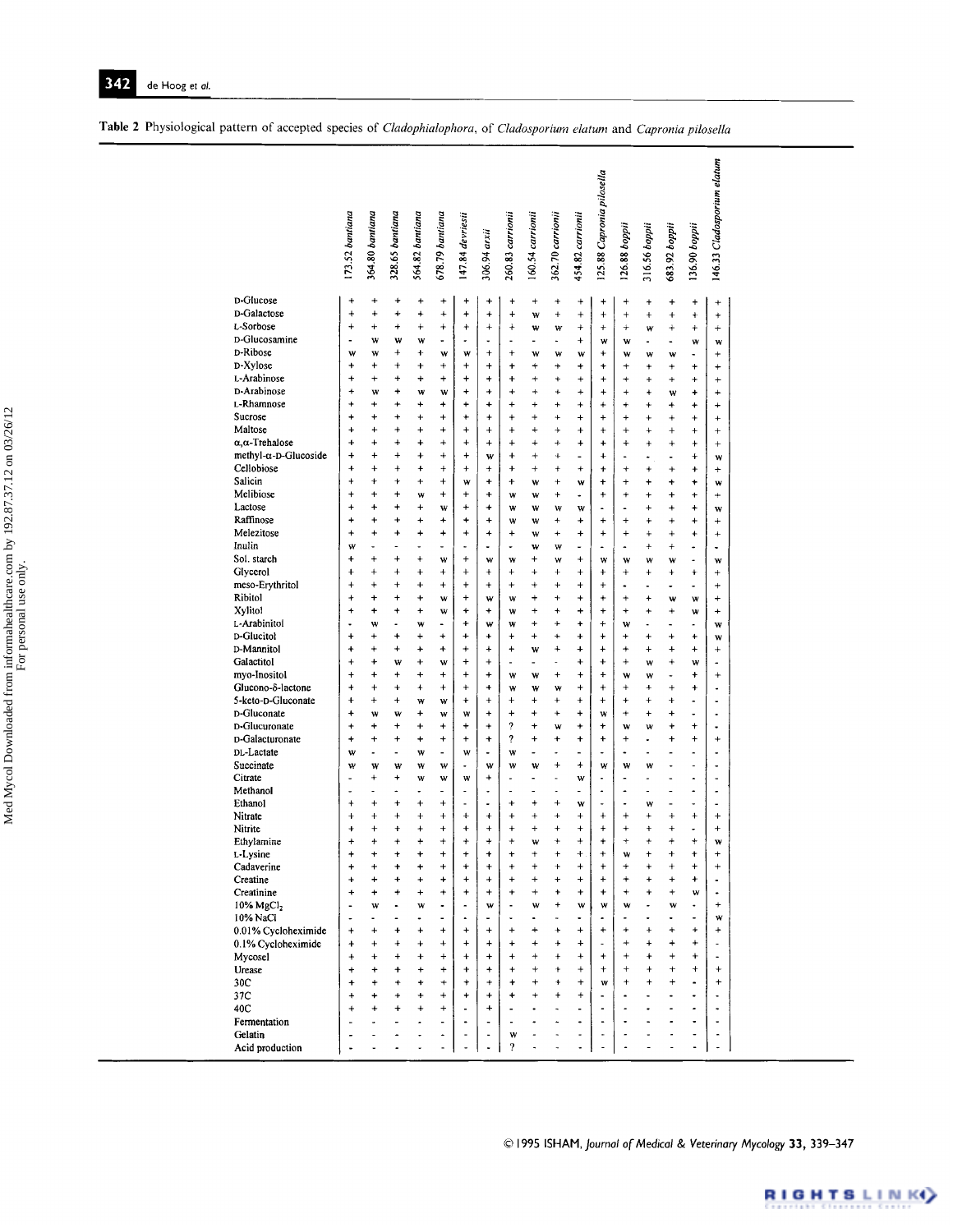ascribed this conversion to pH-dependent  $Ca^{2+}$ -ion exchange. Szaniszlo *et al.* [20] linked this growth form to the muriform cells found *in vivo* in the tissue of human patients with chromoblastomycosis [21]. The potential presence of isodiametric propagules may be characteristic for purported anamorphs of Herpotrichiellaceae, but the optimal pH for production seems to differ with the species.

All strains reclassified below in *Cladophialophora* were unable to grow with 10% NaC1, did not produce amyloid components, showed no gelatin liquefaction and were unable to ferment sugars with gas production. A relatively large number of carbon and nitrogen sources were assimilated (Table 2) in comparison to strains of *Exophiala* [22]. D-Glucosamine, inulin and DL-lactate were mostly not or only weakly assimilated. In contrast to most *Capronia*  species [W. A. Untereiner & G. S. de Hoog, unpublished data], species of *Cladophialophora* are tolerant to cycloheximide and assimilate lactose, creatine and creatinine. *Meso-erythritol,* L-arabinitol and ethanol are assimilated by the majority of black yeasts [22] but are variable within *Cladophialophora* and can be used for distinction of species.

The species of *Cladophialophora* listed below are frequent aetiologic agents of human mycoses, either cerebral [14,23-25], disseminated [26,27], subcutaneous [28], or of chromoblastomycosis [12,19,29]. Where deep mycoses are concerned, fatality rates are high. *Cladosporium carrionii*  has also been obtained from mammals other than humans [30] and from cold-blooded animals [31]. Most species, except for those based on single strains from humans, have been isolated from soil and wood, but proved virulent in experimental infection [32].

# **Key to accepted species of** *Cladophialophora*  **and morphologically similar taxa**

- **1a** No growth with  $0.1\%$  cycloheximide 2
- **1b** Growth with  $0.1\%$  cycloheximide 3
- 2a Growth with galactitol and D-glucuronate

*Cladosporium datum* 

- 2b No growth with galactitol and D-glucuronate *Cladophialophora anam.* of *Capronia pih)sella*
- 3a Conidia subspherical; conidial chains sessile on creeping hyphae, without ramo-conidia; no or weak growth with ethanol *Cladophialophora boppii*
- 3b Conidia ellipsoidal to fusiform; conidial chains gradationally differentiated from hyphae and supported by ramo-conidia; growth or no growth with ethanol 4
- 4a No growth with ethanol; conidial chains often borne on denticles
- 4h Growth with ethanol; conidial chains sessile on cylindrical ramo-conidia 6
- © 1995 ISHAM, *Journal of Medical & Veterinary Mycology* 33, 339-347



Fig. 2 *Cladophialophora bantiana*, CBS 173.52 ( $\times$  400).

5a Conidial chains short, branched at most cells; maximum temperature for growth 37 °C

*Cladophialophora devriesii* 

- 5h Conidial chains long, profusely branched; maximum temperature for growth 40 °C *Cladophialophora arxii*
- 6a No assimilation of nitrite *Cladophialophora synanam,* of *Exophiala dermatitidis*
- 6b Assimilation of nitrite 7
- 7a Conidial apparatus with tree-like branching; conidia limoniform, shorter than 6  $\mu$ m, narrower than 2.5  $\mu$ m *Cladophialophora carrionii*
- 7h Conidial apparatus poorly branched; conidia ellipsoidal, limoniform or fusiform, longer than  $6 \mu m$ , wider than  $2.5 \mu$ m *Cladophialophora bantiana*

# *Cladophialophora bantiana* **(Sacc.) de Hoog, Kwon-Chung & McGinnis, comb. nov. (Fig. 2)**

### *Synonyms*

*Torula bantiana Sacc.--Ann Mycol* 1912; 10: 320, (basionym).

*Cladosporium bantianum* (Sacc.) Borelli-Riv Anat Patol *Oncol* 1960; 17: 620.

*Xylohypha bantiana* (Sacc.) McGinnis, Padhye, Borelli & Ajello--J *Clin Microbiol* 1986; 23:1150.

*Cladosporium trichoides* Emmons in Binford *et al.*—Am *J Clin Pathol 1952*; 22: 535.

*Cladosporium trichoides* var. *chlamydosporum* Kwon-*Chung--Mycologia* 1983; 75: 320.

*Xylohypha emmonsii* Padhye, McGinnis & Ajello--J *Clin Microbiol* 1988; 26: 704.

*Key features.* Conidia olivaceous-brown, limoniform to fusiform, in long, poorly branched chains, smooth- and finally thick-walled. Chlamydospores *in vitro* absent or present. Maximum temperature for growth 42°C. *Methyl-a-D-glucoside, meso-erythritol* and ethanol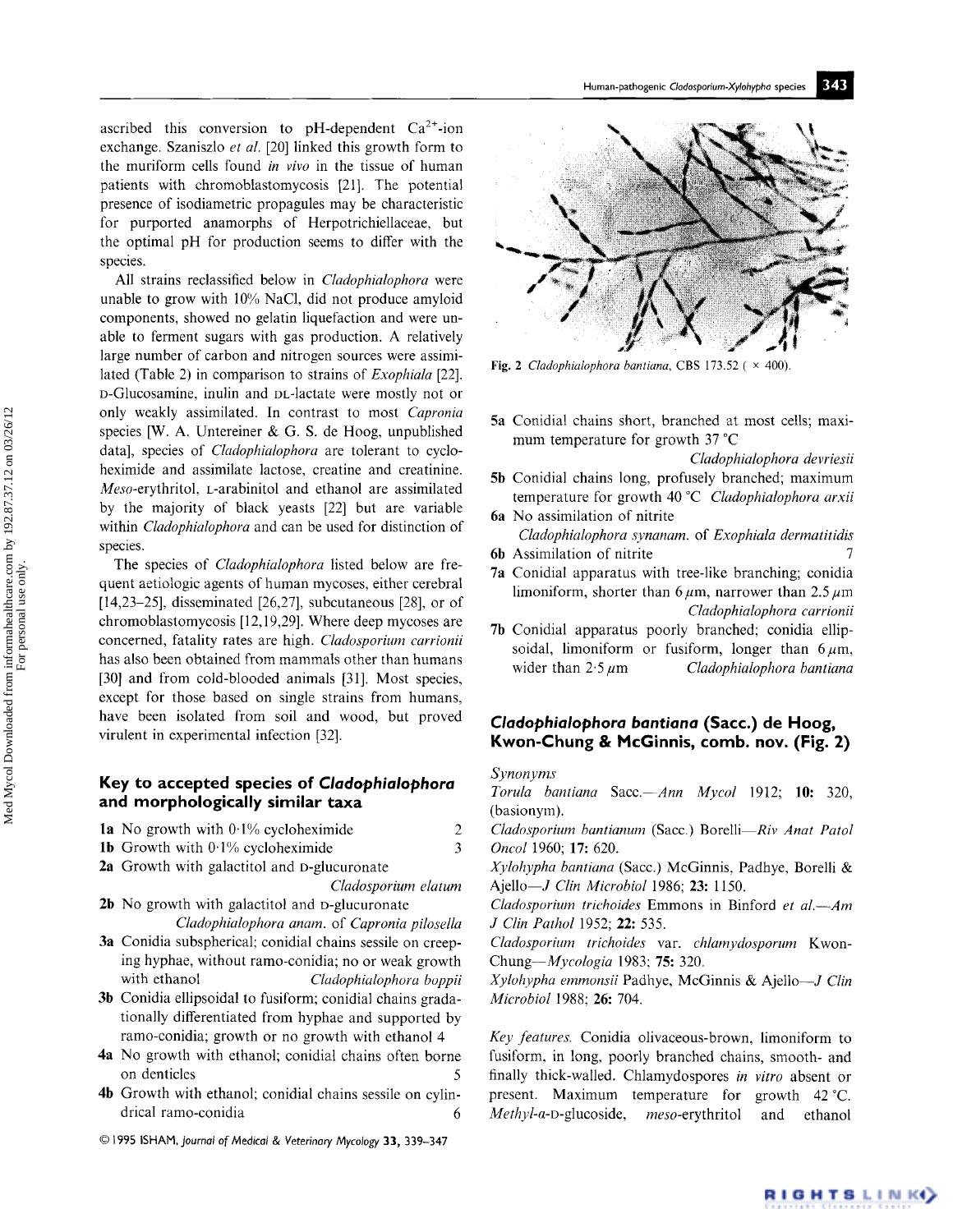

Fig. 3 *Cladophialophora bantiana*, CBS 678.79 ( $\times$  400).

assimilated; no or poor growth with L-arabinitol; good or weak growth with ribitol and galactitol. No phialidic synanamorph known. Mole%GC of DNA: 51-4-51.7% (Tm [3]).

*Discussion. Torula bantiana* was originally erected by Saccardo [33] for an agent of cerebral mycosis in a cat, a case reported by Banti [34]. Since then, numerous cases have been reported, mostly of cerebral abscesses in otherwise healthy humans. A recent review is that of Dixon *et al.* [14]; subsequent cases reported include Heney *et al.* [24] and Sekhon *et al.* [25]. McGinnis *et al.*  [7] and Padhye *et al.* [35] distinguished *Xylohypha emmonsii* as a taxonomic entity mainly involved **in**  cutaneous phaeohyphomycosis. However, the two species have been found to be conspecific, based on partial LS rRNA sequences and nDNA/DNA reassociation [3]. One of the criteria for distinction, *viz.* absence of growth at 40 °C **in** X. *emmonsii,* seems unreliable since CBS  $678.79$ , one of the authentic strains of X. *emmonsii* showing characteristic histopathological features of the species in experimental inoculation [35,36], was found to be able to grow at this temperature. Strains from cutaneous and cerebral mycoses show different branching patterns and were distinct in conidial shape and pigmentation, but these characteristics can be influenced by culture conditions [37]. Intraspecific physiological variation in our strains listed as *Cladophialophora bantiana* (Table 2), noted with the assimilation of DLlactate and citrate, did not coincide with the previous species distinction [7,35]. The variety *chlamydosporum*  was described by Kwon-Chung [38] for an aberrant strain of *C. trichoides,* but the condition-dependent occurrence of chlamydospore-like ceils is fairly common. For this reason, McGinnis *et al.* [39] regarded the two taxa as identical, which was confirmed by Masclaux *et al.* [3] by genomic comparison.



Fig. 4 *Cladophialophora bantiana*, CBS 564.82 ( $\times$  400).

# *Cladophialophora devriesii* **(Padhye & Ajello) de I-Ioog, Kwon-Chung & McGinnis, comb. nov. (Fig. 3)**

#### *Synonym*

*Cladosporium devriesii* Padhye & Ajello in Gonzalez *et al.--Sabouraudia* 1984; 22:430 (basionym).

*Key features.* Conidia pale olivaceous, limoniform to saturn-shaped, formed on distinct denticles in short, branched chains, smooth-walled. Chlamydospores *in vitro*  absent or present. Maximum temperature for growth 42°C. Assimilation of *methyl-a-D-glucoside, meso*erythritol, ribitol, *L*-arabinitol and galactitol; no growth with ethanol. No phialidic synanamorph known. Mole%GC of DNA: 52.4% (Tm [3]).

*Discussion.* The species was described from a single, fatal case of disseminated phaeohyphomycosis [26,40]. Its small conidia in tree-like arrangement are reminiscent of *C. carrionii.* However, conidial chains are shorter, often borne on peg-like outgrowths [41] and conidia are larger. Physiological differences are found with galactititol and ethanol.

## *Cladophialophora arxii* **Tintelnot (Fig. 4)**

*Cladophialophora arxii* Tintelnot in Tintelnot *et al. J Med Vet Mycol* 1995; 33: 349-54.

*Key features.* Conidia pale olivaceous, limoniform to fusiform, in long, profusely branched chains, smoothwalled. Chlamydospores *in vitro* absent or present. Maximum temperature for growth 42 °C. *Meso-erythritol* and galactitol assimilated; *methyl-a-D-glucoside,* ribitol and L-arabinitol weakly assimilated; no growth with ethanol. No phialidic synanamorph known. Mole%GC of DNA:  $52.0\%$  (Tm [3]).

**© 1995 ISHAM,** *Journal of Medical & Veterinary Mycology* **33, 339-347**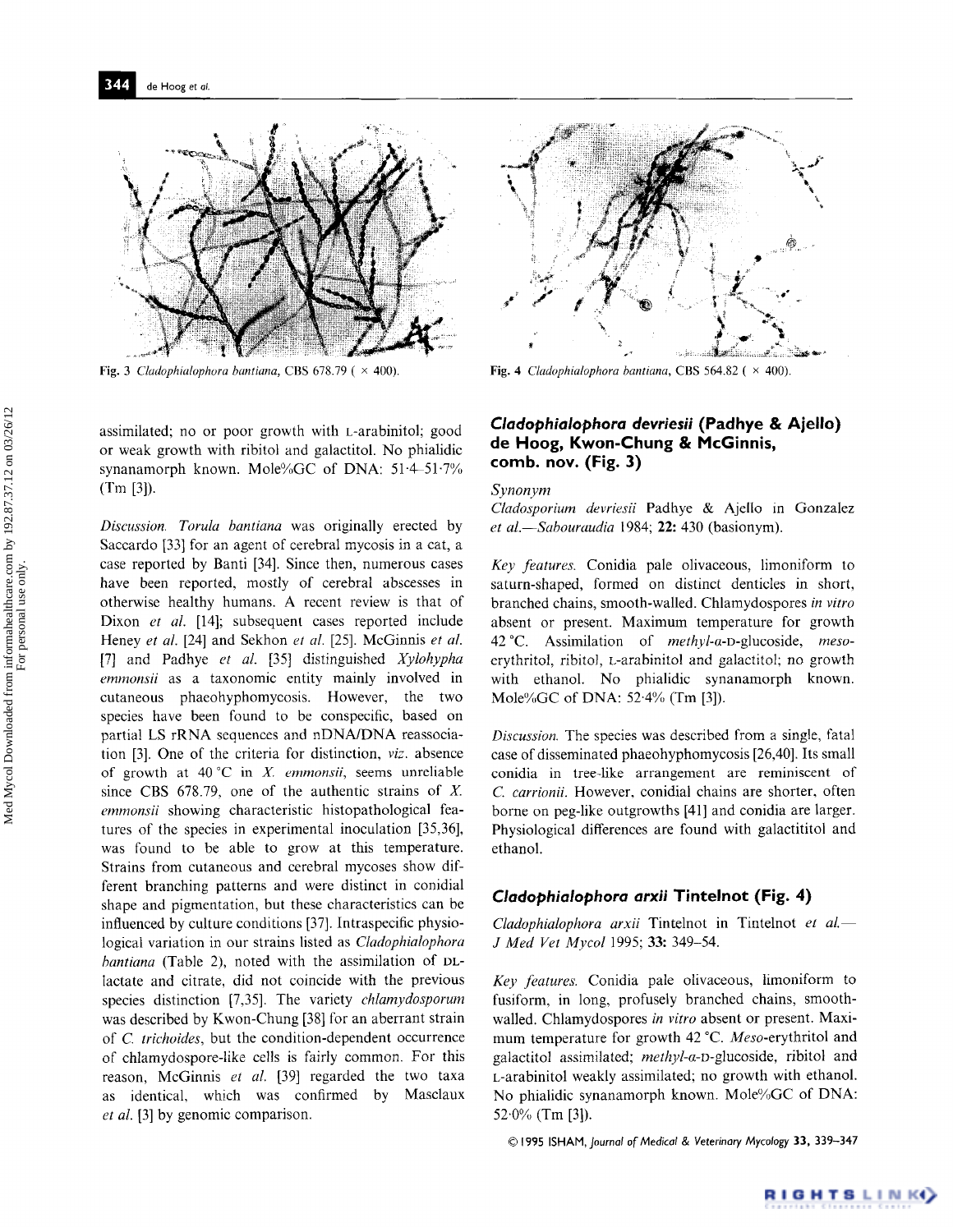

*Discussion.* The species differs from *C bantiana* in profuse branching of conidial chains and the presence of conidium-bearing denticles [41]; furthermore it is unable to assimilate ethanol. *Cladophialophora devriesii* is very similar, also having denticles, but has shorter conidial chains. The physiological profiles of the two species are nearly identical, except for *C devries'ii* being slightly more temperature sensitive. The two species *in vivo* share a systemic localization outside the central nervous tissue, while *C. bantiana,* when systemic, shows unambiguous neurotropism. Masclaux *et al.* [3] confirmed that C. *bantiana, C. devriesii* and *C. arxii* are separate taxa based on low nDNA/DNA homology data and a large number of base changes in partial LS rRNA sequencing.

# *Cladophialophora carrionii* **(Trejos) de Hoog, Kwon-Chung & McGinnis, comb. nov. (Fig. 5)**

*Synonyms* 

*Chutos'porium carrionii Trejos--Revta Biol Trop* 1954; 2: 106 (basionym). *Cladophialophora ajelloi* Borelli-*Pan Am Health Organ Sei Publ* 1980; 396: 335.

Key features. Acropetal conidia pale olivaceous, limoniform, arising in long, profusely branched chains, smooth-walled or slightly verrucose. Chlamydospores or muriform cells *in vitro* absent or present. Maximum growth temperature 37 °C. *Methyl-a-D-glucoside, meso*erythritol, ribitol, L-arabinitol and ethanol can be assimilated; no growth with galactitol. Phialidic synanamorph may be present. Mole%GC of DNA: 54.0-54.4% (Tm [3]).

*Discussion.* The species is nearly exclusively known from cases of human chromoblastomycosis in warm, arid areas [42]. The above set of key features is based on CBS 160.54 and CBS 362.70 from cases of human chromoblasto-

¢~ 1995 ISHAM, *Journal of Medical & Veterinary Mycology* **33,** 339-347



Fig. 5 *Cladophialophora devriesii*, CBS 147.84. Fig. 6 *Cladophialophora arxii*, CBS 306.94 ( $\times$  1000).

mycosis. CBS 160.54 is the first strain mentioned in the original description [19, p. 106] and is therefore taken as the most representative strain of the species. A poorly sporulating strain from a patient in Venezuela sent by A. Trejos, CBS 164.54, differed by being unable to assimilate *methyl-a-*D-glucoside, by larger conidia and by the occasional occurrence of an *Exophiala* synanamorph. It was found to be identical to *Exophiala jeanselmei* (Langer.) McGinnis & Padhye var. *lecanii-corni* (Benedek & Specht) de Hoog, which occasionally produces chains of barrelshaped cells [41]. This identity was confirmed by nDNA/ DNA reassociation and partial LS rRNA sequencing [3]. Strain CBS 454.82, isolated as a culture contaminant in a strain of *Scytalidium lignicola* Pesante from Northern Europe, was morphologically identical to C. *carrionii* but was *methyl-a-D-glucoside* and melibiose negative but assimilated D-glucosamine and galactitol. The anamorph of *Capronia pilosella,* isolated from wood in Switzerland, resembles *C. carrionii* in morphology, but is weakly sensitive to cycloheximide and unable to grow with lactose and ethanol. The two strains were found next to each other in a phylogenetic tree based on partial LS rRNA [3], though at a relatively large distance. The possibility cannot be excluded that *Cladophiah)phora carrionii/ Capronia pilosella* are members of a species complex, the strains from temperate climates representing other taxa.

# *Cladophialophora boppii* **(Borelli) de Hoog, Kwon-Chung & McGinnis, comb. nov. (Fig. 6)**

## *Synonym*

*Taeniolella boppii Borelli--Med Cutan Ibero Lat Am Venez* 1983; 11:232 (basionym).

*Key Jeatures.* Conidial chains sessile, very long, unbranched. Conidia olivaceous, subspherical, smoothwalled. Chlamydospores *in vitro* absent or present.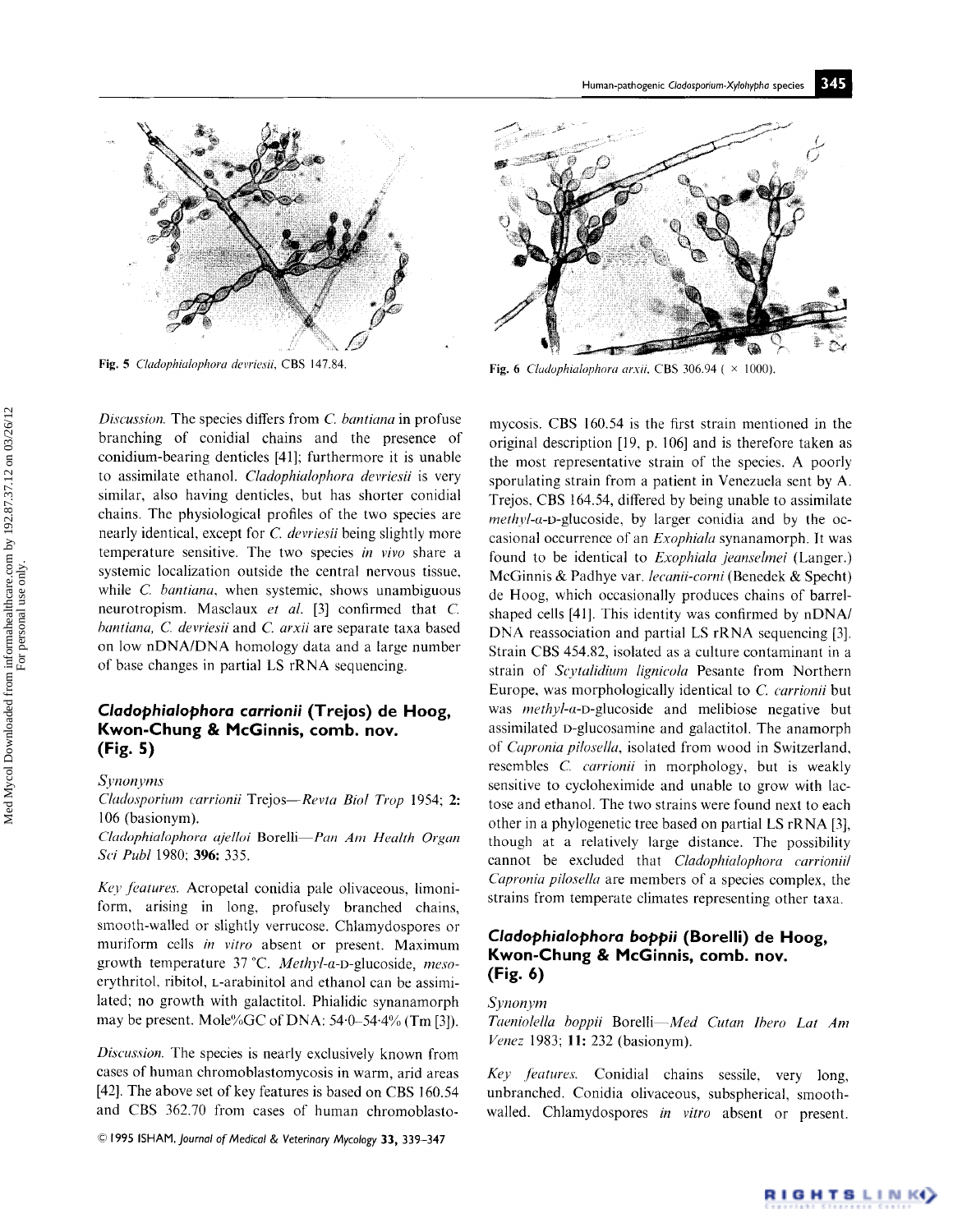

Fig. 7 *Cladophialophora boppii*, CBS 126.86 ( × 1000).

**Maximum temperature for growth 37 °C. Ribitol assimilated; no or poor growth with** *methyl-a-D-glucoside, meso-erythritol,* **L-arabinitol and ethanol; good or weak growth with galactitol. No phialidic synanamorph**  known. Mole%GC of DNA: 54.6% (Tm[3]).

*Discussion.* The three strains from skin (CBS 126.86, 316.56 and 683.92) are identical or similar in their growth reactions to *meso-erythritol,* L-arabinitol and ethanol, but variable in assimilation of lactose, inulin and D-galacturonate. The strain from a pine needle, CBS 136.90, differs conspicuously in assimilation of *methyl-a-*D-glucoside, 5-keto-D-gluconate, D-gluconate and nitrite. A species complex rather than a single species may be concerned.

#### **Acknowledgements**

We are indebted to N. Yurlova and J. Boon-Long for their contributions in carrying out the experiments.

## **References**

- 1 von Arx JA. *Mycosphaerella* and its anamorphs. Proc K Ned *Akad Wet C* 1983; 86: 15-54.
- 2 Müller E, Petrini O, Fisher PJ, Samuels GJ, Rossman AY. Taxonomy and anamorphs of the Herpotrichiellaceae with notes on generic synonymy. *Trans Br Mycol Soc* 1987; 88: 63-74.
- 3 Masclaux F, Gu6ho E, de Hoog GS, Christen R. Phylogenetic relationships of human-pathogenic *Cladosporium (Xylohypha)* species inferred from partial LS rRNA sequences. *3 Med Vet Mycol* 1995; 33: 327-38.
- 4 Espinel-Ingroff A, Goldson PR, McGinnis MR, Kerkering TM. Evaluation of proteolytic activity to differentiate some dematiaceous fungi. *J Clin Microbiol* 1988; 26: 301-Z
- 5 Kwon-Chung KJ, Wickes BL, Plaskowitz J. Taxonomic clarification of *Cladosporium trichoides* Emmons and its subsequent synonyms. *J Med Vet Myeol* 1989; 27: 413-26.
- 6 Malkina AY, Sevzyuk VV. Comparative features of *Hormoden-* 27 *drum pedrosoi* Brumpt and saprotrophic fungi of the genus *Cladosporium* Fr. *Mikologlya Fitopatologiya* 1984; 18:98 103.
- 7 McGinnis MR, Borelli D, Padhye AA, Ajello L. Reclassification of *Cladosporium bantianum* in the genus *Xylohypha. J Clin Microbiol* 1986; 23:1148-51.
- 8 Honbo S, Padhye AA, Ajello L. The relationship of *Cladosporium carrionii* to *Cladophialophora ajelloi. Sabouraudia* 1984; 22: 209-18.
- 9 van der Walt JP, Yarrow D. Methods for the isolation, maintenance, classification and identification of yeasts. In: Kregervan Rij NJW, ed. *The Yeasts, a Taxonomic Study,* 4th edn. Amsterdam: Elsevier, 1984: 45-104.
- 10 Borelli D. Causal agents of chromoblastomycosis (chromomycetes). *Pan Am Health Organ Sci Publ* 1980; 396: 334-5.
- 11 de Hoog GS, Takeo K, Yoshida S, G6ttlich E, Nishimura K, Miyaji M. Pleoanamorphic life cycle of *Exophiala (Wangiella) dermatitidis. Antonie van Leeuwenhoek* 1994; 65: 143-53.
- Carridn AL. Chromoblastomycosis. *Mycologia* 1942; 34: 424-41. 12
- McGinnis MR, Schell WA. The genus *Fonsecaea* and its relation-13 ship to the genera *Cladosporium, Phialophora, Ramiehloridium*  and *Rhinocladiella. PAHO Sci Publ.* Washington, DC: Pan American Health Organization, 1980; 396: 215-34.
- 14 Dixon DM, Walsh TJ, Merz WG, McGinnis MR. Infections due to *Xylohypha bantiana ( Cladosporium trichoides). Rev Inject Dis*  1989; 11: 515-25.
- 15 Castro RM, Gompertz OF. Feohifomicose subcutânea por *Cladosporium elatum.* Relato de um caso. *An Brasil Dermatol*  1984; 59: 235-7.
- Mendoza L, Karuppayil SM, Szaniszlo PJ. Calcium regulates *in*  16 *vitro* dimorphism in chromoblastomycotic fungi. *Mycoses* 1993; 36: 157-64.
- Szaniszlo PJ, Hsieh PH, Marlowe JD. Induction and ultrastruc-17 ture of the multicetlular (sclerotic) morphology in *Phialophora*  dermatitidis. Mycologia 1976; 68: 117-30.
- Trejos A. Cromoblastomicosis experimental en *Bufo marinus.*  18 *Rev Biol Trop* 1953; 1: 39-53.
- Trejos A\_ *Cladosporium carrionii* n. sp. and the problem of 19 Cladosporia isolated from chromoblastomycosis. *Rev Biol Trop*  1954; 2:75-112.
- 20 Szaniszlo PJ, Mendoza L, Karuppayil SM. Clues about chromoblastomycotic and other dematiaceous fungal pathogens based on *Wangiella* as a model. In: Vanden Bossche H, Odds FC, Kerridge D, eds. *Dimorphic Fungi in Biology and Medicine.* New York: Plenum, 1993: 241-55.
- Matsumoto T, Padhye AA, Ajello L, Standard PG, McGinnis 21 MR. Critical review of human isolates of *Wangiella dermatitidis. Mycologia* 1984; 76: 232-49.
- 22 de Hoog GS, Haase G. Nutritional physiology and selective isolation of *Exophiala dermatitidis. Antonie van Leeuwenhoek*  1993; 64: 17-26.
- 23 Bennett JE, Bonner H, Jennings AE, López RI. Chronic meningitis caused by *Cladosporium triehoides. Am J Clin Pathol* 1973; 59: 398-407,
- Heney C, Song E, Kellen A, Raal F, Miller SD, Davis V. Cerebral phaeohyphomycosis caused by *XyIohypha bantiana. Eur J Clin Microbiol lnJect Dis* 1989; 8: 984-8.
- 25 Sekhon AS, Galbraith J, Mielke BW, Garg AK, Sheehan G. Cerebral phaeohyphomycosis caused by *Xylohypha bantiana,*  with a review of the literature. *Eur J Epidemiol* 1992; 8: 387-90.
- 26 Mitchell DM, Fitz-Henley M, Horner-Bryce J. A case of disseminated phaeohyphomycosis caused by *Cladosporium devriesii. West Indian Med J* 1990; 39: 118-23.
- Tintelnot K, von Hunnius P, de Hoog GS, Polak-Wyss A, Guého E, Masclaux F. Systemic mycosis caused by a new *Cladophialophora* species. *J Med Vet Mycol* 1995; 33:349 354.

© 1995 *ISHAM~Journol of Medical & Veterinary Mycology* 33, 339-347